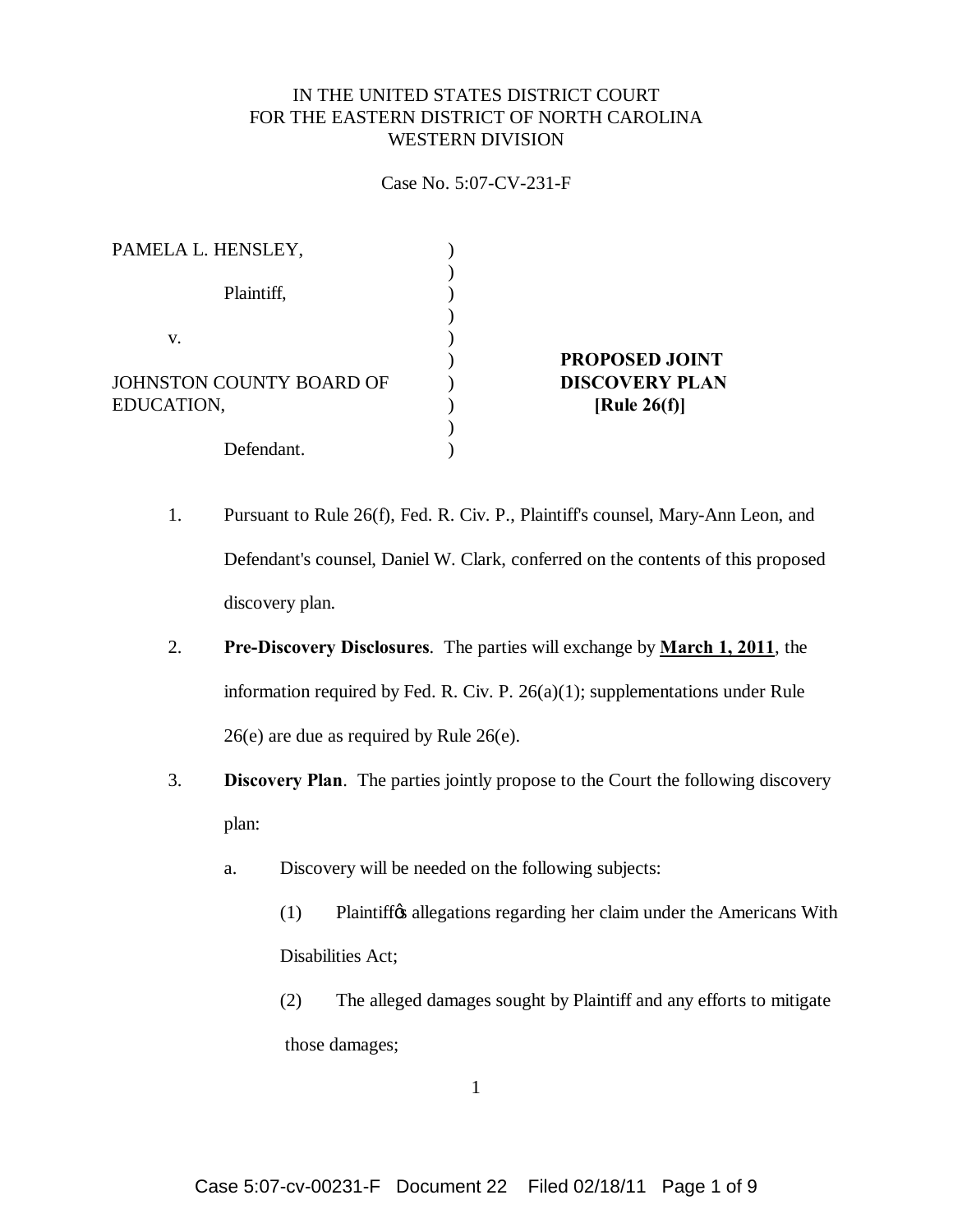(3) Defendant alleged affirmative defenses as set forth in the Answer and any other defenses that may become applicable during discovery;

- (4) all other issues raised by the pleadings;
- (5) any expert disclosures;
- (6) all other matters that will reasonably lead to the discovery of admissible evidence.
- b. The date for completion of all discovery (general and expert) is: **November 30, 2011.**
- c. Unless by subsequent agreement of the parties or leave of Court, the parties agree as follows:

(1) Each party shall be limited to 30 interrogatories (including subparts), 30 requests for admission, and 30 requests for production of documents.

(2) Maximum of 8 depositions by each party (exclusive of expert witnesses), with each deposition limited to no more than 4 hours unless extended by agreement of the parties or by a Court Order, except the deposition of Plaintiff, which is limited to 7 hours unless extended by agreement of the parties, and the deposition of Defendant $\alpha$  former superintendent Parker, which will, likewise, be limited to 7 hours. The party requesting the deposition shall be responsible for providing an interpreter, where the deponent requires an interpreter. If it becomes apparent to counsel that, because an interpreter is being used, a deposition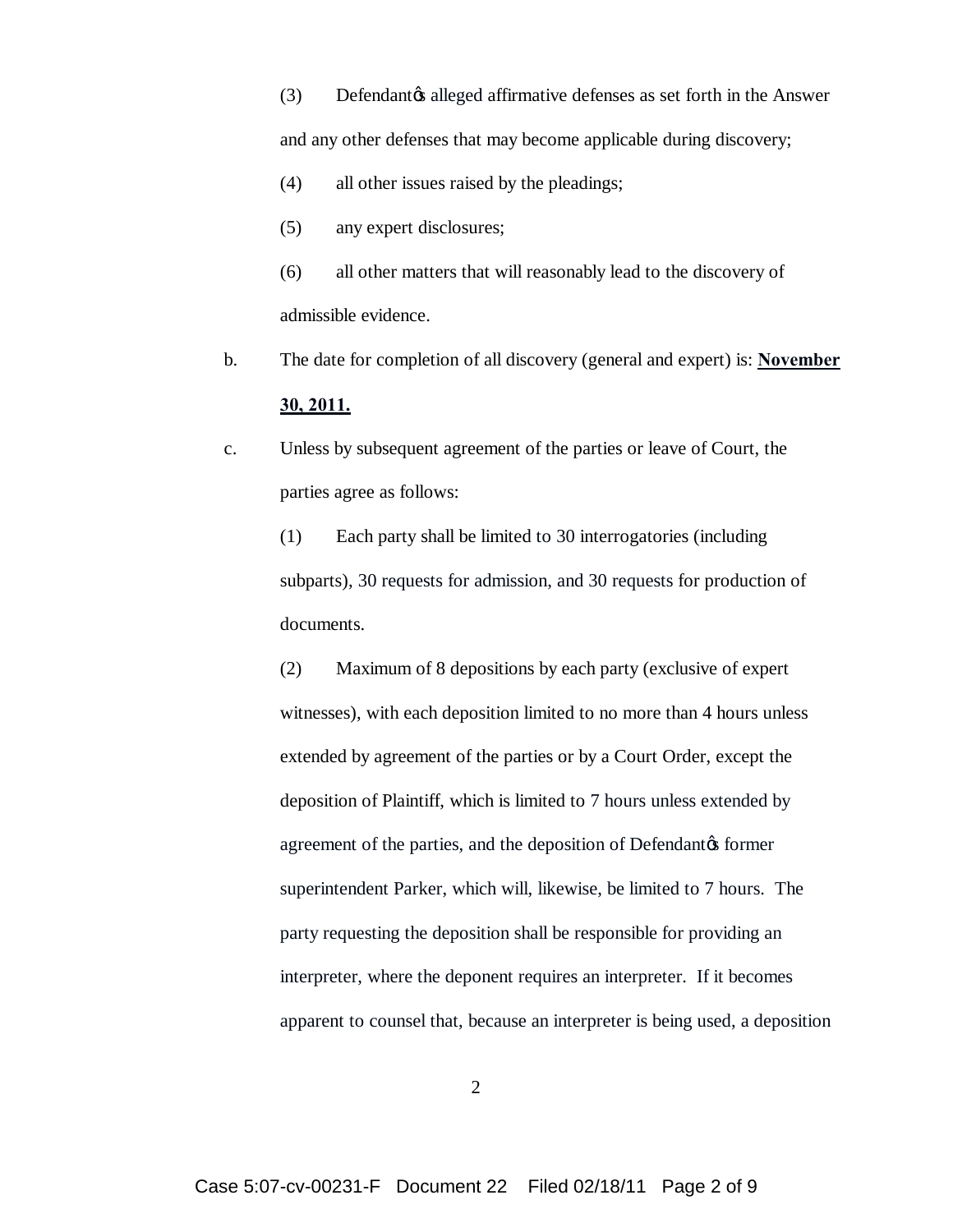is proceeding at a significantly slower pace than would be expected if there were not an interpreter, counsel for the parties shall agree to reasonably extend the time limits for the deposition in order to compensate for the additional time that is required by the use of an interpreter.

- (3) Reports from retained experts under Rule  $26(a)(2)$  due:
	- (a) From Plaintiff by **May 31, 2011**.
	- (b) From Defendant by **June 30, 2011**.
	- (c) Rebuttal expert reports due thirty (30) days after depositions of experts who were originally designated.
- d. Supplementations of reports or information shall be made by all parties reasonably as they become aware that information previously disclosed is incomplete or incorrect, and in any event, not later than the end of the discovery period and again thirty (30) days before the beginning of the session of Court at which the case is set for trial, in conjunction with the other disclosures required by Rule 26(a)(3).
- e. Undersigned counsel have discussed discovery procedures that minimize the risk of waiver of privilege or work-product protection, including procedures for asserting privilege claims after production. The parties agree to the following procedures for asserting claims of privilege after production:
	- (1) The parties agree that the inadvertent production of privileged information does not waive or otherwise compromise any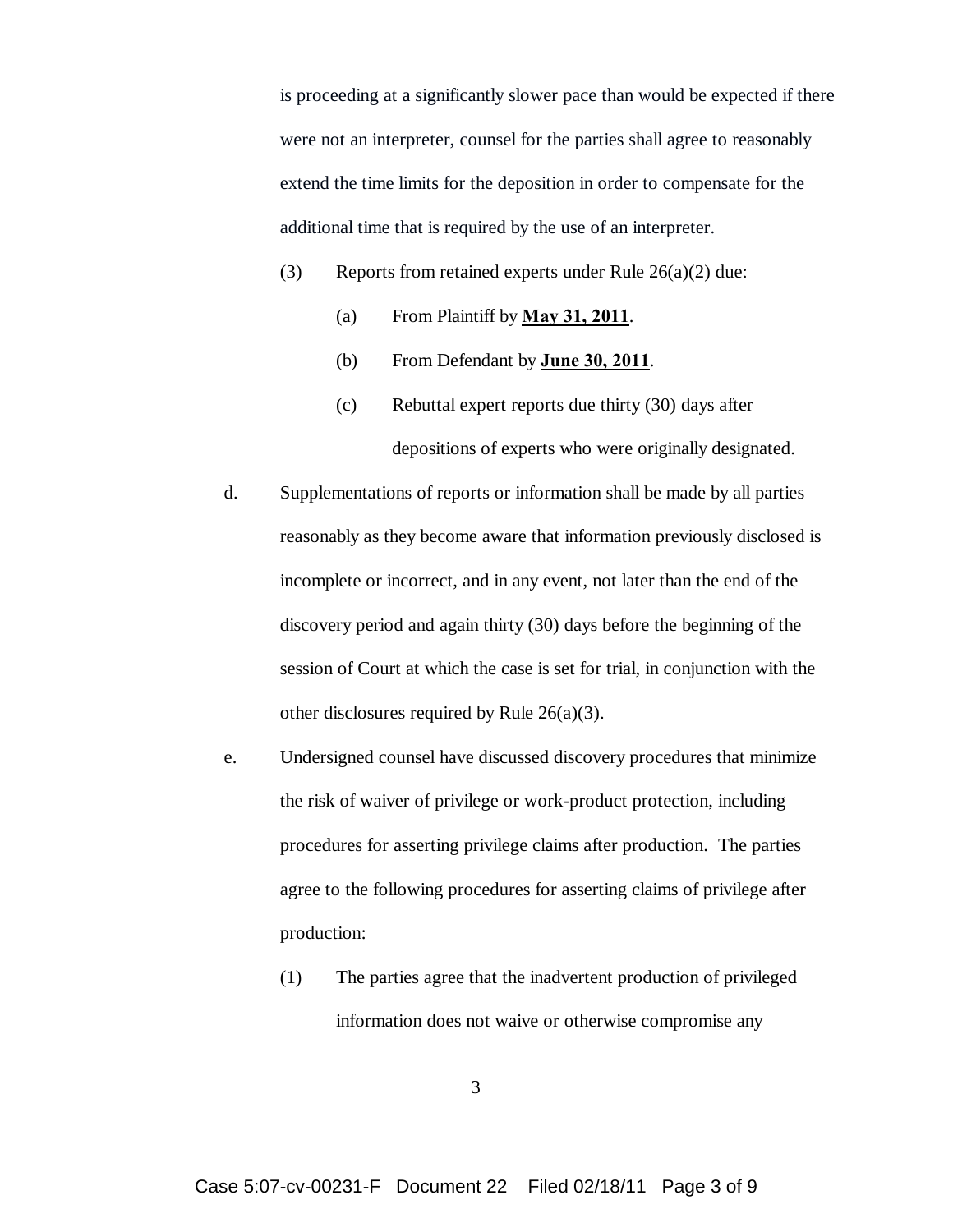applicable privilege or preclude the party from asserting privilege claims after production. The party recalling an inadvertent production shall request in writing the return or destruction of such information and shall, within 10 calendar days of its request, produce a privilege log disclosing all applicable assertions of privilege for the recalled production. Upon receipt of the written request, the recipient party shall comply with the producing party  $\alpha$ request to cease review of the inadvertent production and return or destroy the inadvertent production, regardless of whether the recipient party intends to file a motion to compel production of the recalled production, in whole or in part.

- (2) The party recalling an inadvertent production shall pay costs of complying with its request, if any, including electronic discovery support staff and paralegal time, but not including attorney time.
- 4. **Electronically Stored Information.** The parties have discussed certain anticipated issues relating to the disclosure or discovery of electronically stored information and report to the Court the following:
	- a. Relevant information: At this point, the parties are not aware of the full extent of relevant information that may be stored electronically, but have identified the following potential sources of electronically stored evidence that may be relevant to a claim or defense at issue:
		- (1) Documents and other records stored by Plaintiff on her personal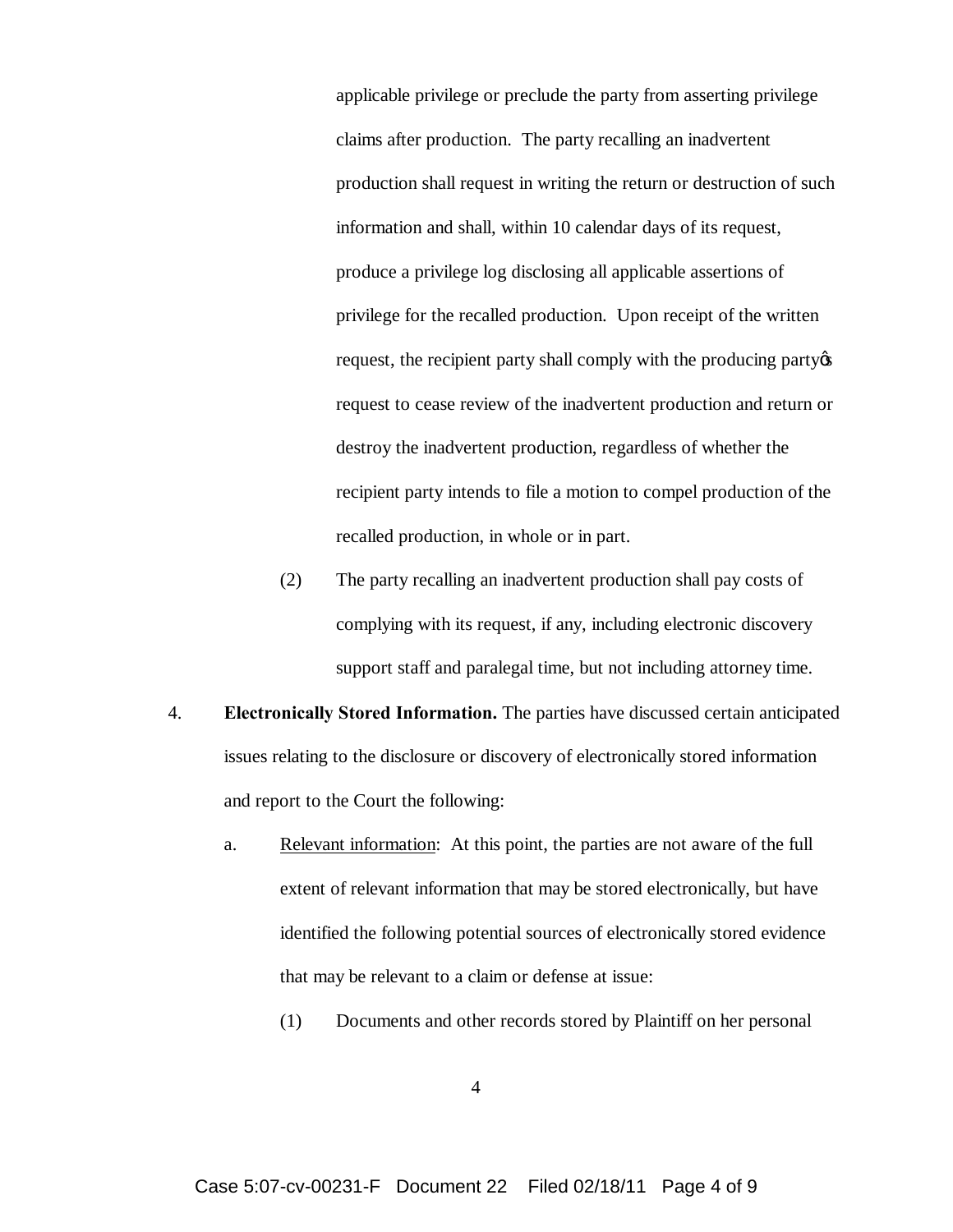computer or otherwise relating or pertaining to those areas identified in Paragraph 3.a. above;

- (2) Documents and other records stored by Defendant on Defendant of computers or otherwise relating or pertaining to those areas identified in Paragraph 3.a. above.
- (3) Electronic mail (including all electronic attachments) sent to and/or from the Defendant and Plaintiff and/or decision-makers or employees of the Defendant using the Defendant  $\alpha$  e-mail during the relevant time period relating to the incidents at issue;
- (4) Electronic mail (including all electronic attachments) exchanged between Plaintiff and Defendant and/or between Plaintiff and any of Defendantøs employees;
- (5) Any electronically stored information including but not limited to text messages, photos, instant messaging, memoranda (and/or drafts thereof), correspondence (and/or drafts thereof), and social networking communications, relating or pertaining to those areas identified in paragraph 3.a. above;
- (6) Any other electronically stored information that becomes evident or known during the discovery period and that would fall within the scope of FRCP 26 for discovery purposes.
- b. Form of production/preservation: The parties agree that the aforementioned discoverable electronically stored information will be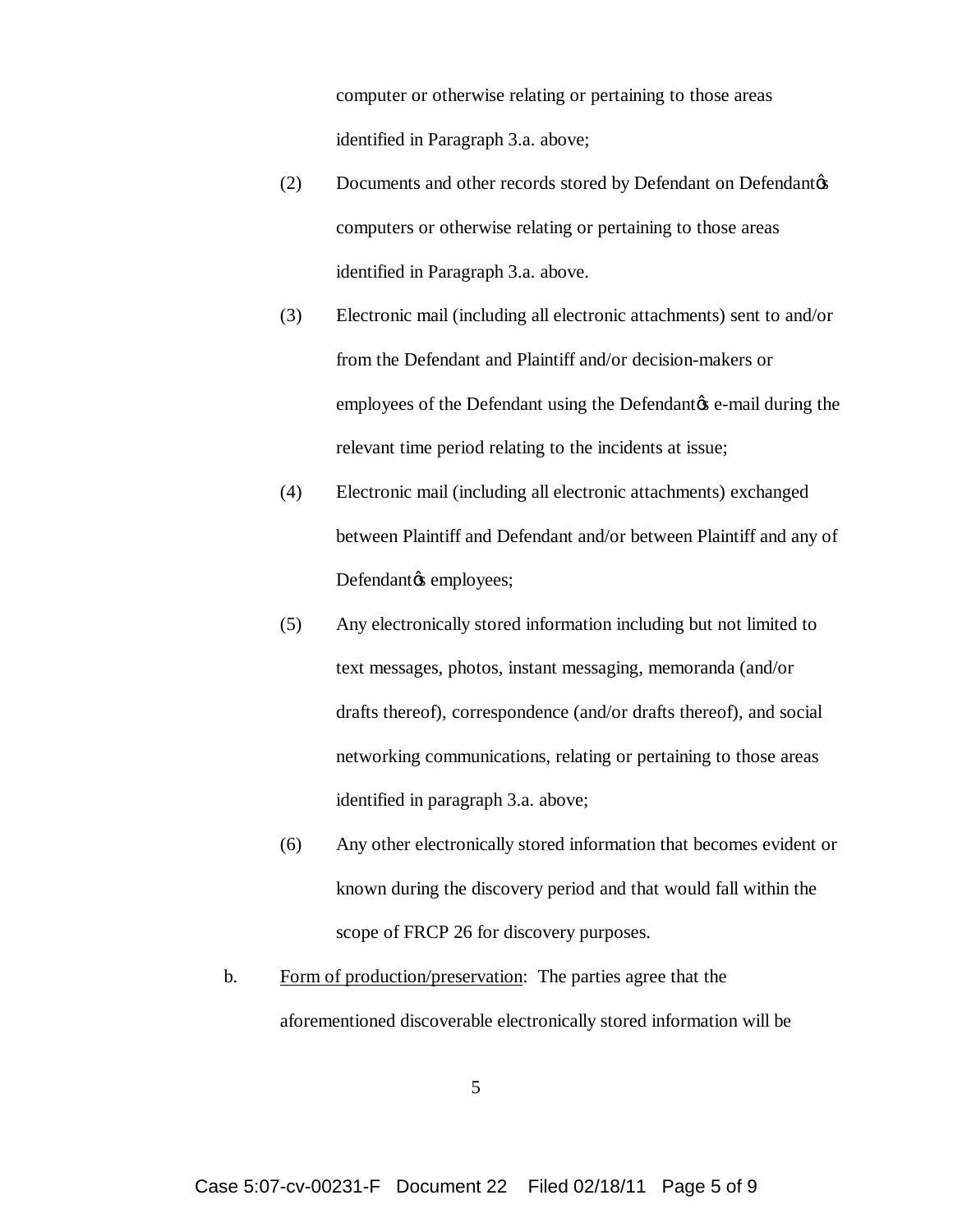produced in the form(s) in which the information is ordinarily and customarily maintained in the usual course of business or, if not reasonably usable in that form, in such other form as is reasonably usable, with the following exceptions: electronic mail should include attachments to the email and indicate whether and to whom the email was a reply or was forwarded. Upon request and if reasonably available, a party will make diligent efforts to produce electronically-stored emails in native format. In addition, upon request and if reasonably available, a party shall make diligent efforts to produce any electronically-stored spreadsheet or database in its native format (e.g, excel) rather than in a portable document file (pdf) format; all electronically stored documents created by a word processing program are to be produced in the native format, if reasonably available, rather than in portable document file (pdf) format. To the extent any ESI is preserved only in printed form, such ESI may be produced in pdf format. Electronically stored information (ESI) may be produced on CD ROM and the parties are under no obligations to provide paper copies unless the requesting party agrees to tender payment for such copies at a rate of \$.10 per page. The parties further agree that they will undertake a good faith effort to identify relevant electronically stored information and will preserve any such information identified, but the parties agree that the parties will not be required to deviate from their normal records retention policies (as long as their records retention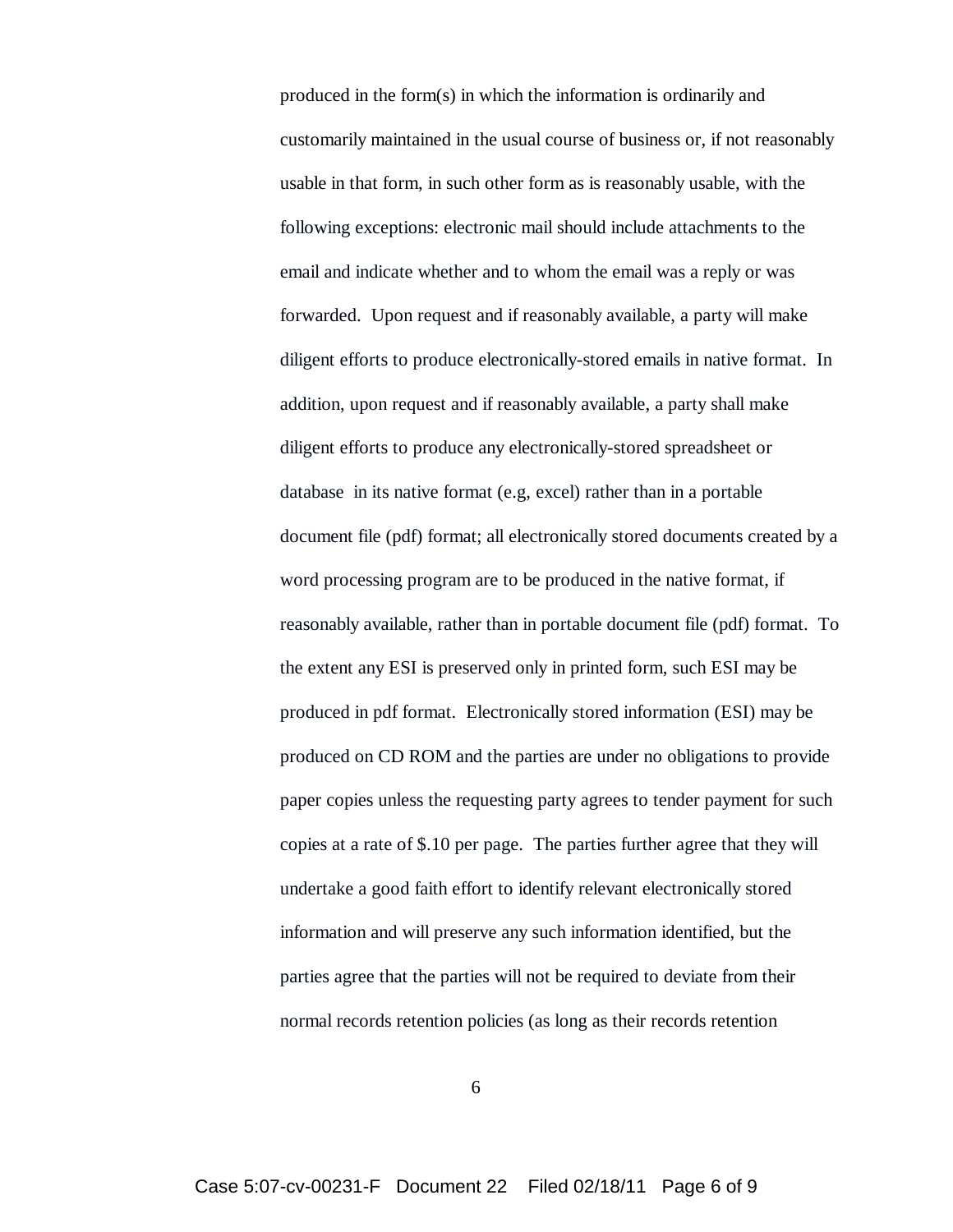policies are not in violation of state or federal regulations or in violation of any party obligations to preserve evidence) with respect to electronically stored information or other records which have not been previously identified by the parties as relevant to this action.

5. **Confidential and Proprietary Information.** The parties have discussed certain issues relating to the disclosure of documents and information which may be confidential and proprietary information and stipulate to the attached consent protective order, attached as Exhibit 1.

6. **Mediation**. Settlement may be enhanced by the use of mediation. It is agreed that a mediation will be scheduled during the discovery period at a time agreeable to all of the parties. The parties have not yet agreed upon a mediator.

- 7. **Other Items.**
	- a. The parties have discussed special procedures for managing this case, including reference of the case to a magistrate judge on consent of the parties under 28 U.S.C. § 636(c), or appointment of a master.
	- b. The parties **do not** request a pretrial conference other than the final pretrial conference specified in Local Rules 16.1.
	- c. Plaintiff shall be allowed until **March 31, 2011**, to join additional parties and/or to amend the pleadings. Defendant shall be allowed until **April 30, 2011**, to join additional parties and/or to amend the pleadings. After these dates, the court will consider, inter alia, whether the granting of leave would delay trial.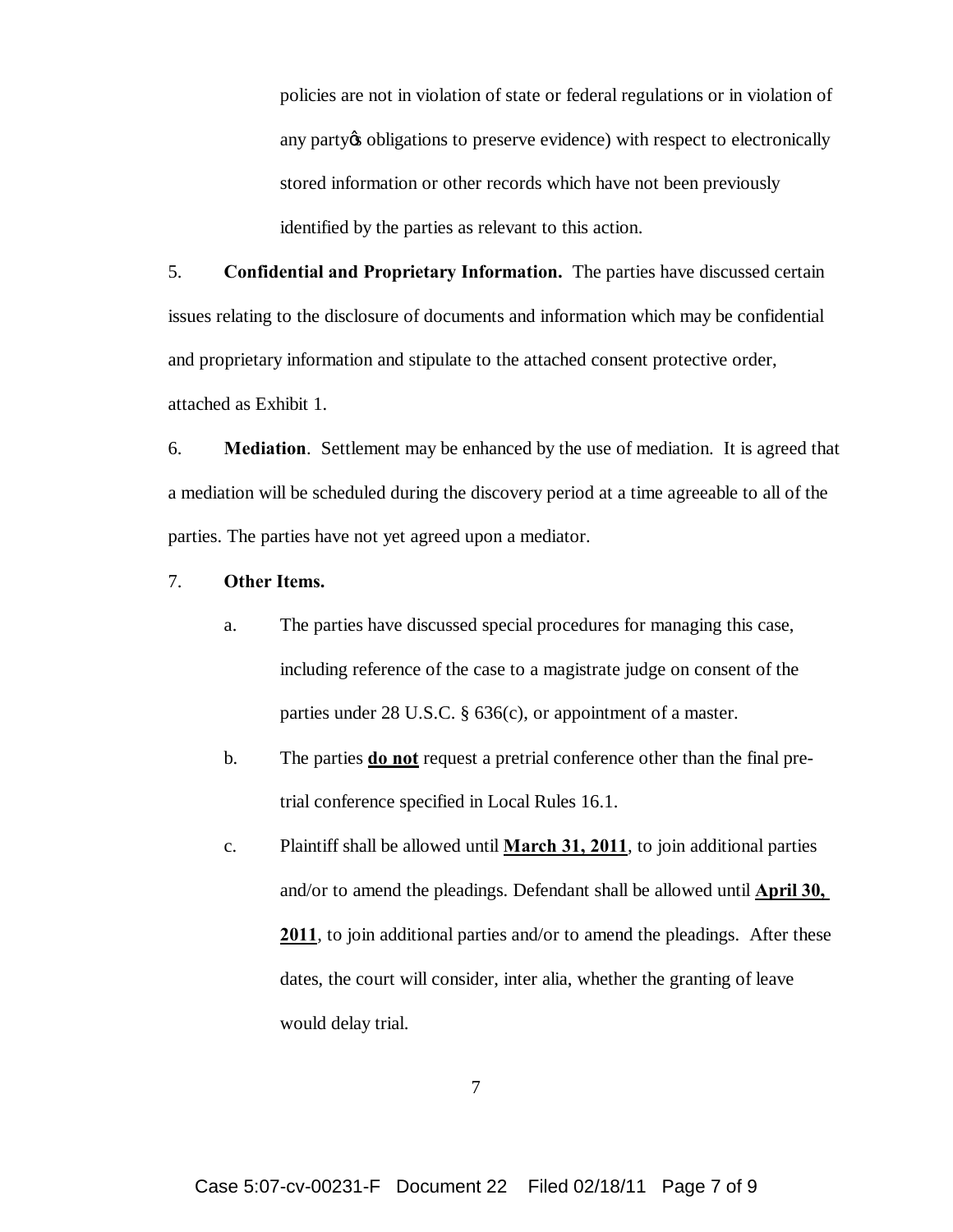- d. All potentially dispositive motions should be filed by the moving party within **thirty (30)** days following the end of the discovery period.
- e. This case should be ready for trial by **April 1, 2012**. Trial is expected to take approximately two (2) days. A jury trial has been demanded.
- f. The case does not need early judicial intervention due to complexity or other factors.
- g. The parties request a pre-trial conference be scheduled approximately two (2) weeks before trial.
- h. All parties reserve the right to move for a protective order with regard to any subject of discovery, including but not limited to the subjects listed above.